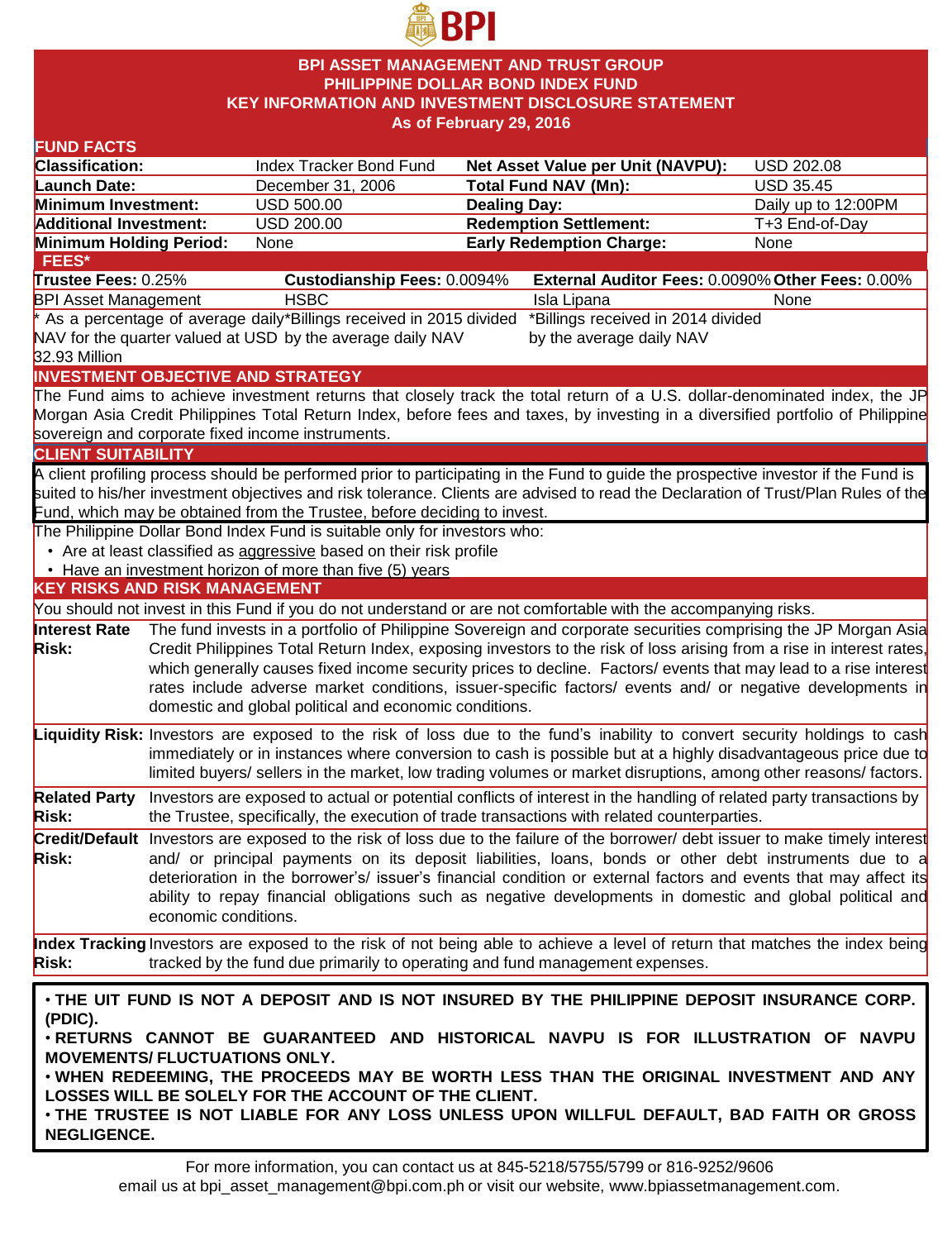## **FUND PERFORMANCE AND STATISTICS AS OF FEBRUARY 29, 2016**

(Purely for reference purposes and is not a guarantee of future results)

**NAVPU GRAPH**



| <b>CUMULATIVE PERFORMANCE (%) 1</b>    |      |      |       |         |       |                   |  |
|----------------------------------------|------|------|-------|---------|-------|-------------------|--|
|                                        | 1 mo | 3 mo | 6 mo  | 1YR     | 3YRS  | S.I. <sup>4</sup> |  |
| <b>Fund</b>                            | 1.18 | 3.34 | 3.84  | 4.30    | 14.34 | 102.08            |  |
| <b>Benchmark</b>                       | 1.20 | 3.36 | 4.22  | 4.85    | 15.97 | 109.28            |  |
| <b>ANNUALIZED PERFORMANCE (%) 1</b>    |      |      |       |         |       |                   |  |
|                                        | 1YR  | 2YRS | 3YRS  | 4YRS    | 5YRS  | S.I.              |  |
| <b>Fund</b>                            | 4.30 | 7.18 | 4.57  | 5.67    | 7.32  | 7.97              |  |
| <b>Benchmark</b>                       | 4.85 | 7.89 | 5.06  | 6.09    | 7.78  | 8.39              |  |
| <b>CALENDAR YEAR PERFORMANCE (%) 1</b> |      |      |       |         |       |                   |  |
|                                        | YTD  | 2015 | 2014  | 2013    | 2012  | 2011              |  |
| <b>Fund</b>                            | 3.38 | 3.41 | 10.75 | $-5.23$ | 15.09 | 9.91              |  |
| <b>Benchmark</b>                       | 3.37 | 3.97 | 11.47 | $-5.10$ | 15.79 | 10.44             |  |

| <b>NAVPU over the past 12 months</b>     |          |
|------------------------------------------|----------|
| Highest                                  | 202.08   |
| Lowest                                   | 192.07   |
| <b>STATISTICS</b>                        |          |
| <b>Weighted Ave Duration (Yrs)</b>       | 6.94     |
| Volatility, Past 1 Year (%) <sup>2</sup> | 2.80     |
| Port. Weighted Yield to Maturity (%)     | 3.25     |
| <b>Current Number of Holdings</b>        | 50       |
| Tracking Error (3-Yr) <sup>4</sup>       | 1.07     |
| Average Credit Rating (Moody's/S&P)      | Baa2/BBB |

<sup>1</sup>Returns are net of fees.

<sup>2</sup>Since Inception as an Investment Management Arrangement (IMA) on April 26, 2005

<sup>3</sup>Measures the degree to which the Fund fluctuates vis-à-vis its average return over a period of time.

<sup>4</sup>Measure of deviation between the Fund's return and benchmark returns. A lower number means the Fund's return is closely aligned with the benchmark.

\*Declaration of Trust is available upon request through branch of account.

| <b>PORTFOLIO COMPOSITION</b> |           |  |  |  |
|------------------------------|-----------|--|--|--|
| <b>Allocation</b>            | % of Fund |  |  |  |
| Government                   | 64.60     |  |  |  |
| Corporates                   | 31.09     |  |  |  |
| Cash and Other Receivables   | 4.30      |  |  |  |
| <b>Maturity Profile</b>      |           |  |  |  |
| Cash and Less than 1 Year    | 4.78      |  |  |  |
| Between 1 and 3 Years        | 8.19      |  |  |  |
| Between 3 and 5 Years        | 22.23     |  |  |  |
| Between 5 and 7 Years        | 5.20      |  |  |  |
| Between 7 and 10 Years       | 19.58     |  |  |  |
| More than 10 Years           |           |  |  |  |

| <b>TOP TEN HOLDINGS</b> |            |           |
|-------------------------|------------|-----------|
| <b>Name</b>             |            | % of Fund |
| <b>RoP Bonds</b>        | 2/2/2030   | 8.46      |
| RoP Bonds               | 10/23/2034 | 8.35      |
| <b>RoP Bonds</b>        | 1/14/2031  | 6.86      |
| RoP Bonds               | 3/16/2025  | 5.79      |
| RoP Bonds               | 1/20/2040  | 5.44      |
| RoP Bonds               | 1/21/2024  | 4.90      |
| <b>RoP Bonds</b>        | 6/17/2019  | 4.76      |
| <b>RoP Bonds</b>        | 1/15/2032  | 4.60      |
| <b>RoP Bonds</b>        | 1/15/2021  | 4.09      |
| RoP Bonds               | 1/13/2037  | 3.56      |

# **RELATED PARTY TRANSACTIONS\***

The Fund has investments and trade transactions with Bank of the Philippine Islands, its subsidiaries and related parties:

Bank of the Philippine Islands – USD1,400,000 First Gen Corporation – USD212,020 International Container Terminal Services, Inc. – USD1,195,030 Petron Corporation – USD514,375 Philippine Long Distance Telephone Company – USD127,309

Investments in the said outlets were approved by the Trust Committee. Likewise, all related party transactions are conducted on an arm's length and best execution basis and within established limits.

\*Related party in accordance with BPI's internal policy.